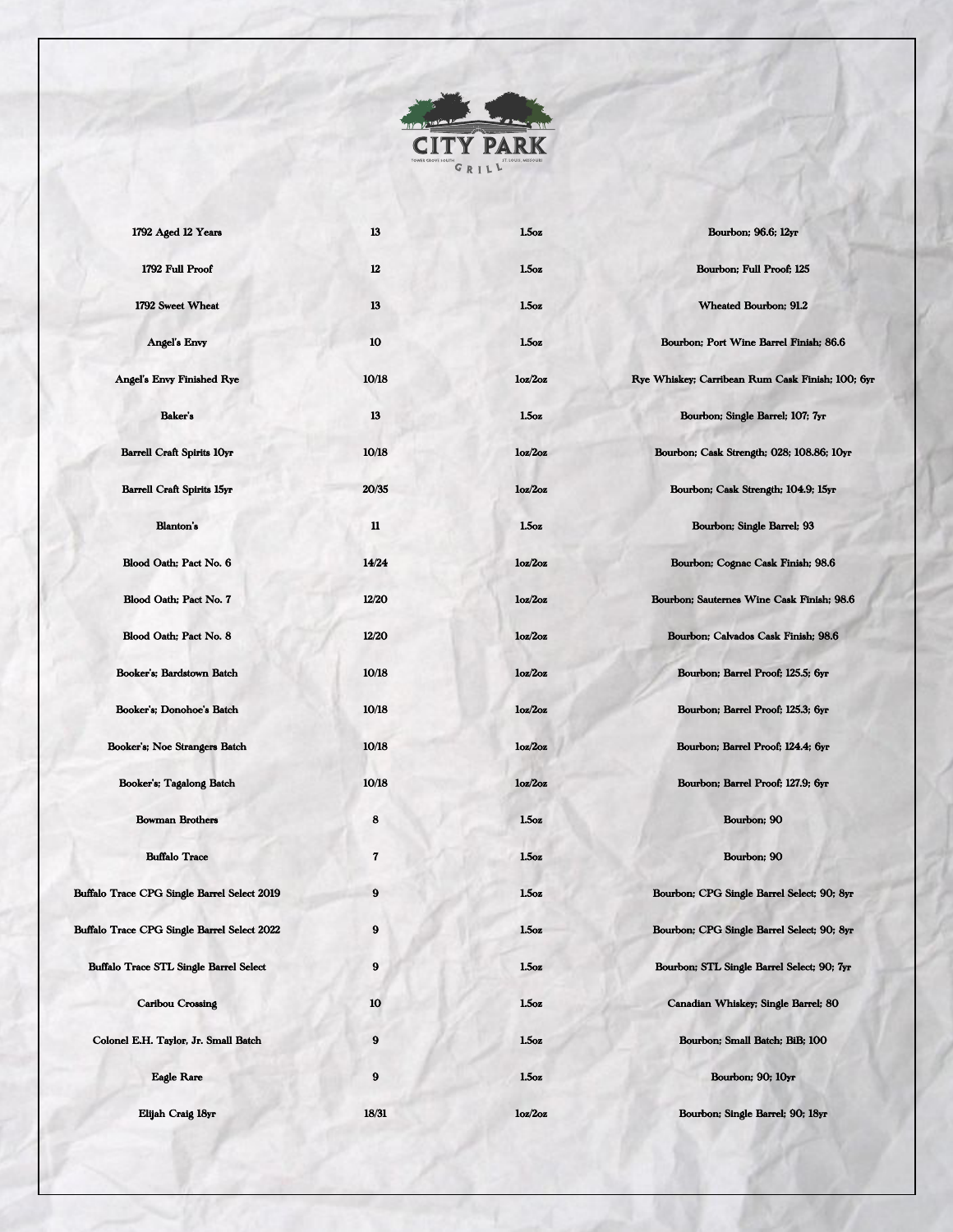| Elijah Craig Barrel Proof                      | 13          | 1.5 <sub>oz</sub> | Bourbon; Barrel Proof; Proof TBD; 12yr          |
|------------------------------------------------|-------------|-------------------|-------------------------------------------------|
| Elijah Craig Rye                               | 8           | 1.5 <sub>oz</sub> | Rye Whiskey; 94                                 |
| <b>Elijah Craig Toasted Barrel</b>             | 13          | $1.5\alpha$ z     | Bourbon; Toasted Barrel Finish; 94              |
| <b>Elmer T Lee</b>                             | 12/20       | 10z/2oz           | Bourbon; Single Barrel; 90                      |
| Ezra Brooks Old Ezra                           | 10          | 1.5 <sub>oz</sub> | Bourbon; Barrel Proof; 117; 7yr                 |
| <b>Four Roses Single Barrel</b>                | 10          | 1.5 <sub>oz</sub> | Bourbon; Single Barrel; 100                     |
| <b>Four Roses Small Batch Select</b>           | 12          | 1.5oz             | Bourbon; NCF; 104                               |
| <b>George Remus</b>                            | $\mathbf u$ | $1.5\sigma$ z     | Bourbon; CPG SiB; Cask Strength; 121.3; 6yr     |
| George T. Stagg                                | 30/55       | loz/2oz           | Bourbon; Barrel Proof; 116.9; 15yr              |
| Heaven Hill Heritage Collection; Aged 17 Years | 50/90       | 10z/2oz           | Bourbon; Barrel Proof; 118.2; 17yr              |
| <b>Isaac Bowman</b>                            | 9           | 1.5 <sub>oz</sub> | Bourbon; Port Wine Barrel Finish; 92            |
| <b>Jack Daniels Barrel Proof</b>               | 10/18       | 10z/2oz           | Tennessee Whiskey; SiB; Barrel Proof; 130.8     |
| <b>Jack Daniels Barrel Proof Rye</b>           | 12/20       | 10z/2oz           | Tennessee Rye Whiskey; SiB; Barrel Proof; 131   |
| Jacob's Pardon; Recipe No. 2                   | 10/18       | 10z/20z           | Tennessee Whiskey; NCF; 109.3; 8yr              |
| <b>Kentucky Owl Confiscated</b>                | 12/20       | 10z/2oz           | Bourbon; 96.4                                   |
| Knob Creek 9yr                                 | 9           | 1.5oz             | Bourbon; 100; 9yr                               |
| Knob Creek 12yr                                | 13          | 1.5 <sub>oz</sub> | Bourbon; 100; 12yr                              |
| <b>Larceny Barrel Proof</b>                    | 11          | 1.5 <sub>oz</sub> | Wheated Bourbon; Barrel Proof; A120; 123.2; 6yr |
| Maker's Mark 46 Cask Strength                  | 10/18       | 10z/2oz           | Wheated Bourbon; Wood Finishing; 109.6          |
| Maker's Mark CPG Private Select                | 13          | 1.50z             | Wheated Bourbon; CPG MMPS; Wood Finishing; 110  |
| Maker's Mark FAE-01                            | 10/18       | 10z/20z           | Wheated Bourbon; Wood Finishing '21; 110.6      |
| Maker's Mark RC6                               | 10/18       | loz/2oz           | Wheated Bourbon; Wood Finishing '19; 108.2      |
| Maker's Mark SE4 x PR5                         | 10/18       | 10z/2oz           | Wheated Bourbon; Wood Finishing '20; 110.8      |
| Maker's Mark 101                               | 9           | 1.5 <sub>oz</sub> | <b>Wheated Bourbon; 101</b>                     |
| Michter's US*1 Barrel Strength Rye             | 15/25       | loz/2oz           | Rye Whiskey; Barrel Strength; 111.6             |
| Michter's US'1 Bourbon                         | 9           | 1.5 <sub>oz</sub> | Bourbon; 91.4                                   |
| Michter's US*1 Sour Mash                       | 10          | 1.50z             | Whiskey; 86                                     |
| Michter's US <sup>*</sup> 1 Rye                | 9           | 1.5 <sub>oz</sub> | Rye Whiskey; Single Barrel; 84.8                |
| Nikka Coffey Grain                             | $\mathbf u$ | 1.50z             | Japanese Whisky; 90                             |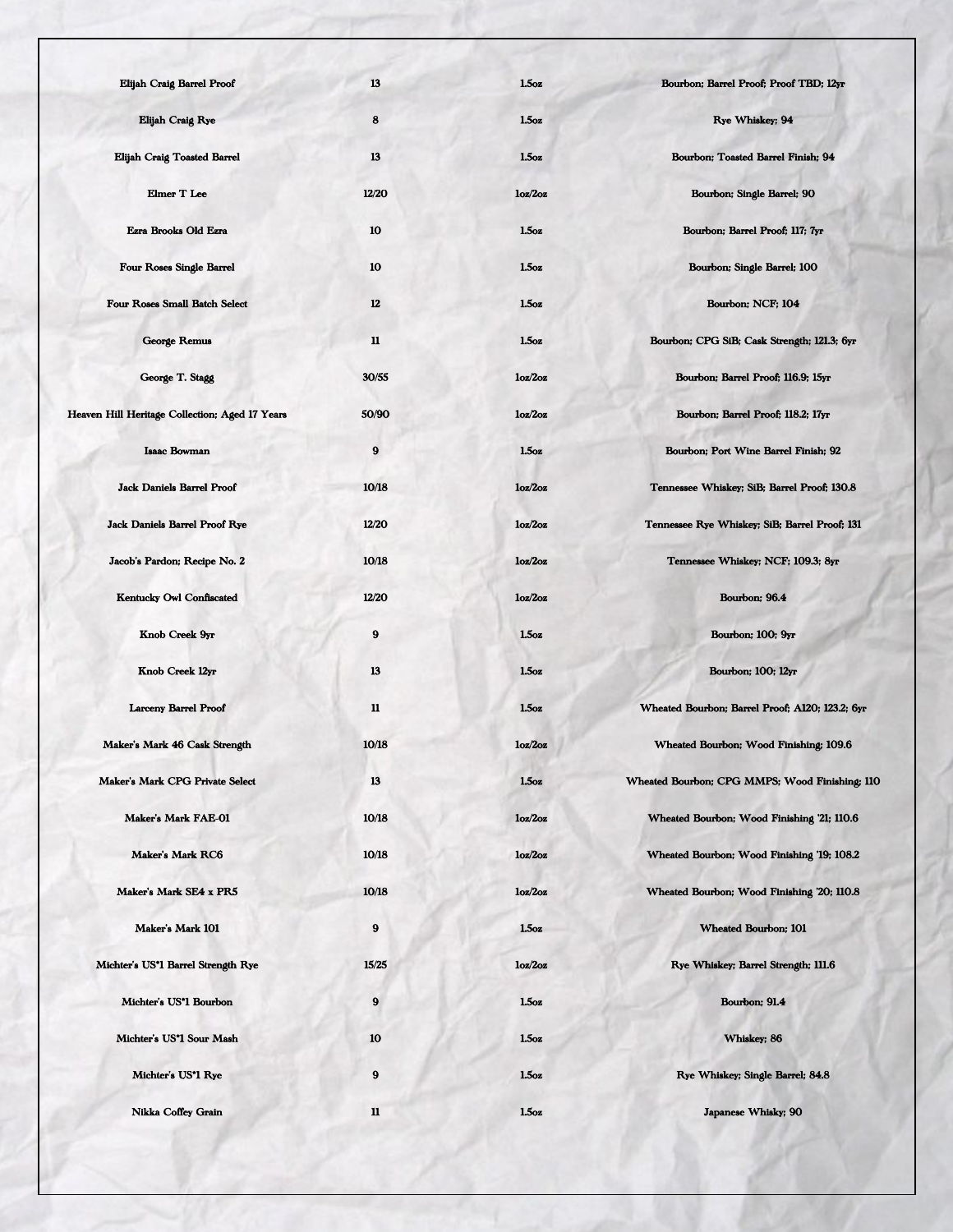| <b>Nikka From The Barrel</b>               | 10/18            | loz/2oz           | Japanese Whisky; 51.4                                 |
|--------------------------------------------|------------------|-------------------|-------------------------------------------------------|
| Old Elk Armagnac Cask Finish               | 12/20            | loz/2oz           | Bourbon; Armagnac Cask Finish; 108.5; 5yr             |
| Old Elk Cognac Cask Finish                 | 12/20            | 10z/2oz           | Bourbon; Cognac Cask Finish; 109.7; 5yr               |
| <b>Old Elk Infinity Blend</b>              | 18/31            | loz/2oz           | Bourbon; 114.9; 6yr                                   |
| Old Elk Port Cask Finish                   | 12/20            | loz/2oz           | Bourbon; Port Cask Finish; 108.1; 5yr                 |
| Old Elk Sherry Cask Finish                 | 12/20            | 10z/2oz           | Bourbon; Sherry Cask Finish; 109.7; 5yr               |
| Old Elk Sour Mash Reserve                  | 12/20            | 10z/20z           | Sour Mash Bourbon; 105; 6yr                           |
| Old Elk Straight Bourbon Whiskey CPG SiB   | 12               | 1.5 <sub>oz</sub> | Bourbon; CPG Single Barrel; Cask Strength; 108.2; 6yr |
| Old Elk Straight Rye Whiskey               | 12/20            | loz/2oz           | Rye Whiskey; 100; 6yr                                 |
| Old Elk Straight Wheated Bourbon           | $12\phantom{.0}$ | 1.5 <sub>oz</sub> | Wheated Bourbon; 92; 5yr                              |
| Old Elk Straight Wheat Whiskey             | 12               | 1.5oz             | Wheated Whiskey; 100; 6yr                             |
| Old Fitzgerald 15yr                        | 20/35            | 10z/2oz           | Wheated Bourbon; BiB; 100; 15yr                       |
| Old Forester 1870 Original Batch           | 10               | 1.5 <sub>oz</sub> | Bourbon; 90                                           |
| Old Forester 1897 Bottled In Bond          | $\mathbf{u}$     | 1.5 <sub>oz</sub> | Bourbon; BiB; 100                                     |
| Old Forester 1910 Old Fine Whiskey         | $12\phantom{.0}$ | 1.5 <sub>oz</sub> | Bourbon; 93                                           |
| Old Forester 1920 Prohibition Style        | 13               | 1.5oz             | Bourbon; 115                                          |
| <b>Redemption Wheated</b>                  | 9                | 1.5oz             | Wheated Bourbon; 96; 4yr                              |
| Remus Repeal Reserve; Series II            | 10/18            | 10z/2oz           | Bourbon; 100; 10yr                                    |
| Remus Repeal Reserve; Series III           | 10/18            | loz/2oz           | Bourbon; 100; 11yr                                    |
| <b>Remus Repeal Reserve; Series IV</b>     | 10/18            | loz/2oz           | <b>Bourbon</b> ; 100; 12yr                            |
| <b>Remus Volstead Reserve</b>              | 18/31            | 10z/2oz           | Bourbon; BiB; 100; 14yr                               |
| <b>Rittenhouse Rye</b>                     | 7                | 1.50z             | Rye Whiskey; BiB; 100                                 |
| <b>Rock Hill Farms</b>                     | 15/25            | 10z/2oz           | Bourbon; Single Barrel; 100                           |
| <b>Russell's Reserve Single Barrel</b>     | $\mathbf u$      | 1.5oz             | Bourbon; Single Barrel; 110                           |
| Russell's Reserve 10 Years Old             | 9                | $1.5\alpha z$     | Bourbon; 90; 10yr                                     |
| Russell's Reserve Rye 6 Years Old          | 10               | 1.5 <sub>oz</sub> | Rye Whiskey; 90; 6yr                                  |
| Russell's Reserve Single Barrel Rye (TOOS) | 12               | 1.50z             | Rye Whiskey; Single Barrel; 104                       |
| Sazerac Rye                                | 9                | loz               | Rye Whiskey; 90                                       |
| Stagg Jr.                                  | 14/24            | loz/2oz           | Bourbon; Barrel Proof; 131.1                          |